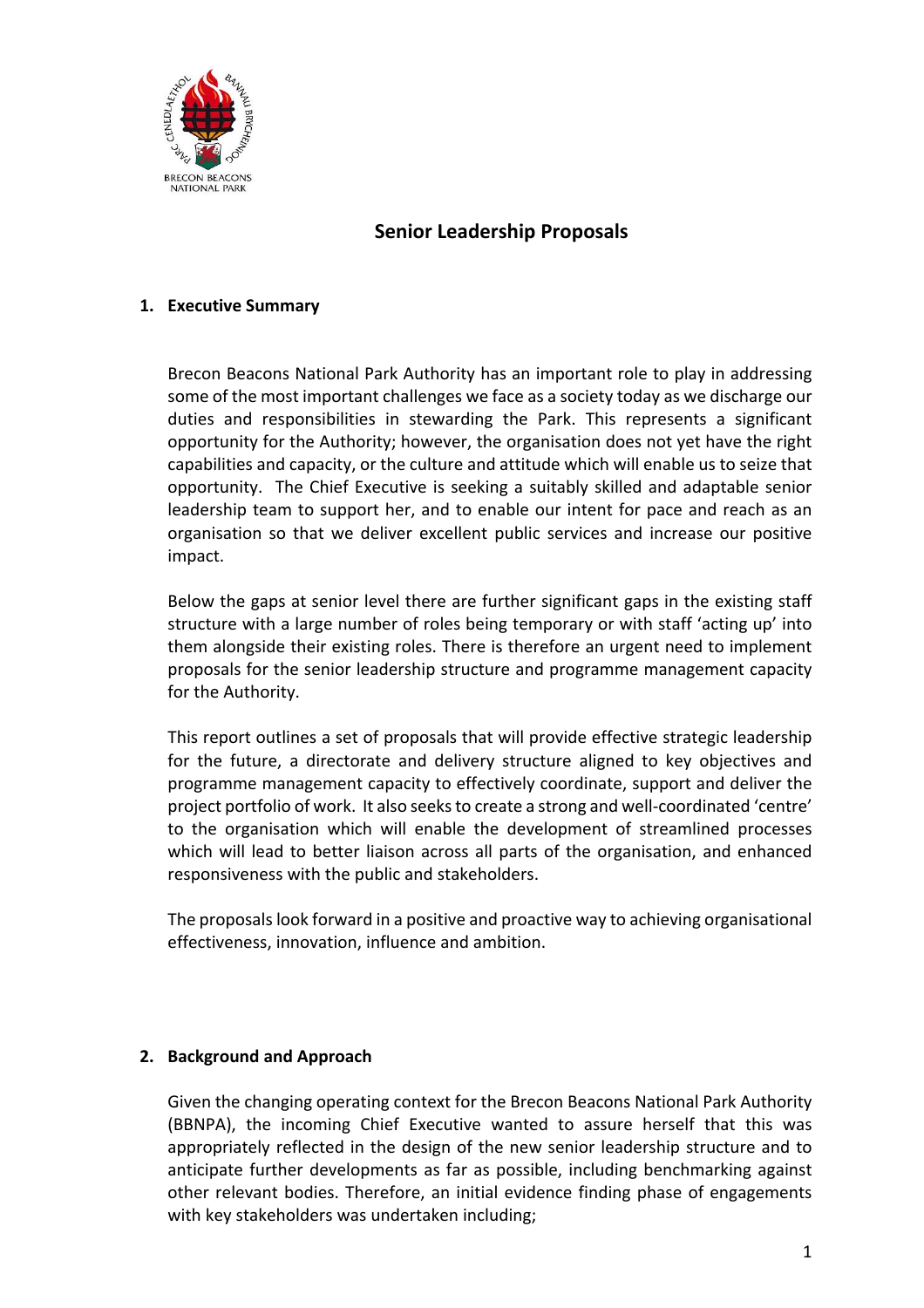- o The current Corporate Governance Team (CGT).
- o The Staff Management Forum
- o All Staff Meeting
- o BBNPA Member Meetings
- o CEO's Pembrokeshire & Snowdonia National Parks
- o CEO National Resources Wales (NRW)
- o Welsh Government
- o WAO

This baselining exercise followed a consistent and structured approach with a range of questions under the themes of; role and responsibilities; leadership, management and communication and corporate matters. The meetings were ALL very insightful and provided valuable input into the process. The openness and honesty of all participants was much appreciated.

In addition, an all staff meeting was conducted following which individual Officers from a range of services also requested meetings in the same context as the Corporate Governance Team, these requests were all accommodated.

To gather as many member views as possible engagements were scheduled over three separate meetings to provide effectiveness and flexibility. As with the Officer engagements there was a consistent and structured approach with a range of questions aligned to the role of Members including; challenges in the member role, requirements of a new operating model; views on programmes, performance and risk, views on the corporate planning cycle, scheme of delegation and consideration of the Audit Wales recommendations regarding implementation of the change programme. A number of Members were not able to attend one of the three meetings scheduled and therefore an additional meeting was convened to help ensure inclusivity. All meetings were helpful towards the development of the leadership proposals and I would like to take this opportunity to thank all participants.

Benchmarking, learning and understanding the historic, current and importantly the strategic context and challenge has also been a key element of this work, in addition to the 'internal' perspective that was explored with Officers and Members, it was also viewed as a critical requirement to speak to other National Park Authorities, particularly in Wales. Engagements were conducted with the CEO's of Pembrokeshire and Snowdonia National Park's respectively. It was important to discuss both Parks strategic structures but to really explore what was effective, what was potentially not working and to draw on their respective learning and vision for the future aligned to global, national and local drivers and objectives.

Meetings have also taken place with Audit Wales, Welsh Government (WG) and National Resources Wales (NRW). Based on the latest Audit Wales report and recommendations it was key to speak to their lead officer to explore the recommendations and to calibrate this against the wider evidence baseline particularly in relation to leadership and programme management. The WG and NRW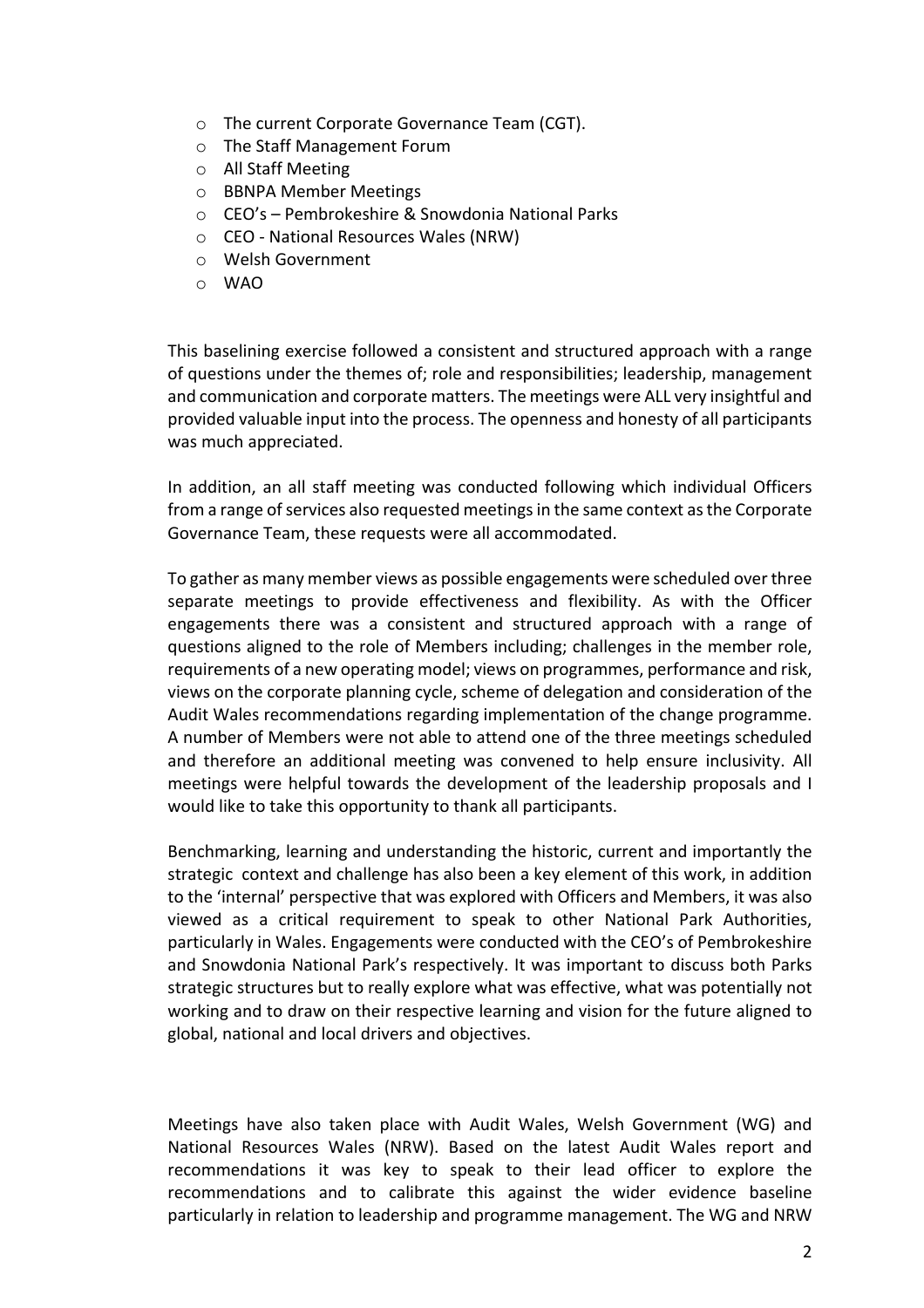meetings were instigated to share and discuss progress being made with developing the senior leadership team and to 'test' some of the thinking and ideas. The meetings were positive with support for the proposed way forward and appreciation of being 'sighted' at the earliest available stage in the process, with recognition given for the hard work, approach and rigour that had been undertaken against a challenging timeframe.

### **3. Strategic Considerations**

A key element of developing the senior leadership proposals has been alignment and forward focus on global, national and strategic objectives, whilst always having the National Parks purposes and duty as a reference point.

National Policy and the programme for government have been significant in shaping these proposals with the annual remit letter fundamental in providing clarity on strategic priorities. The declared nature and climate emergencies also having a key influence on the proposals.

Key Acts and policy including; The Well-Being and Future Generations Act, Tourism Strategy for Wales, Environment Wales Act and Valued and Resilient et al have also shaped the thinking behind the proposals.

At a more 'local' level, alignment to the emerging National Park Management Plan and Corporate Plan are also intrinsic to the most effective operating model for the park for the future.

## *See Appendix 1 for a full list of the proposal's basis and source.*

#### **4. Programme Management and Performance**

A key gap exists in respect of the programme management framework for the Authority. The current approach is not sufficiently cohesive, robust or consistent and lacks effective measurement and accountability. Existing projects also lack the structure, discipline and reporting of proven project management methodology and approaches.

The Authority requires a new approach to overall management with effective challenge, validation and prioritisation at the initiation stage in order to ensure the respective project should be undertaken based on alignment with strategic direction and objectives.

There is an urgent need to consolidate all project work into one coordinated portfolio that can be managed and monitored for effectiveness, consistency and delivery and against which resources can be tensioned and prioritised. This approach will enable better resource management against priority projects and will enable the Authority to target high value activity and have clear start and finish points for work. It will also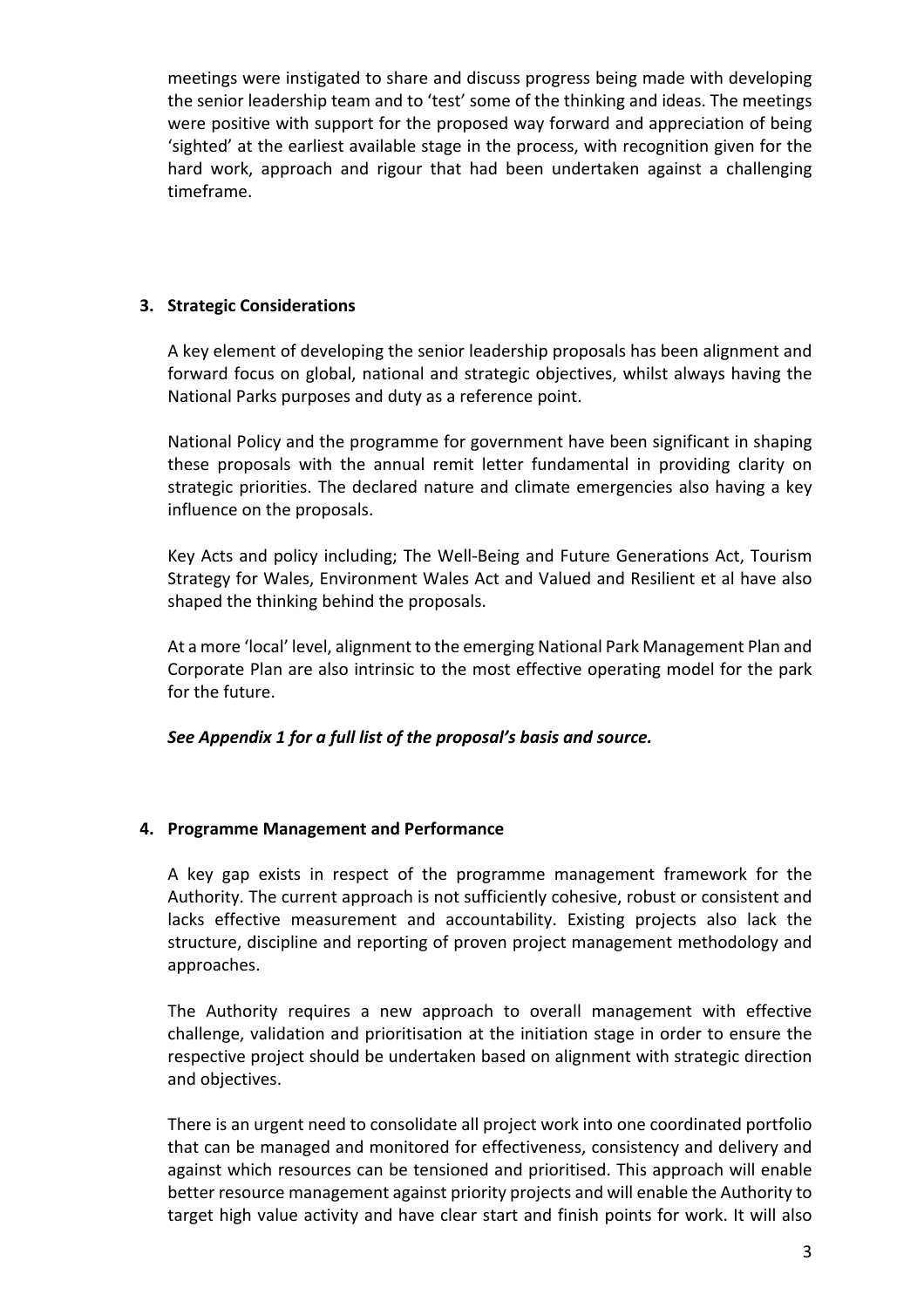improve our approach to bidding for new activity and funding. It will also enable the Authority to have a pipeline of prospective projects and capital priorities. This is supported by the findings of the Audit Wales report and subsequent recommendations and engagement through the scoping process of the senior structure review.

## **5. Senior Leadership Proposals**

#### **5.1 Leadership**

A strong leadership team is vital to meet the Park's challenges of the present and future. The current situation is underlined in reports and through the evidence finding phase of this work and must be urgently addressed.

The fundamental requirement in recruiting new leaders is to identify a new team with the demonstratable capability to effectively lead people in an engaging, empowering and purposeful way with clarity and direction aligned to organisational aims and objectives.

The need to matrix work is also vital in achieving improvement and success going forward, there are a range of cross-cutting themes including projects that will require a cohesive and collaborative approach.

The formation of a Senior Leadership Team is imperative in ensuring; statutory compliance, operational delivery, programme delivery and review and alignment including strategy, planning and performance. It will also enable resilience, internal challenge and support, provide cover for operational reasons, enable broader engagement with members, stakeholders and the public, and ensure that decisions can be taken effectively at appropriate levels supported by a new scheme of delegation.

#### *See appendix 2 – Senior Leadership Team Operating Model*

#### **5.2 Directorates**

It is proposed that there will be two Directorates going forward, named Planning and Place and Nature Recovery and Climate Change respectively. The Directorates will be strategically led by two Directors who will report directly to the Chief Executive Officer.

#### **Director of Planning and Place**

It is proposed that the Director of Planning and Place has services and themes within their Directorate including; Planning, Sustainable Development, Sustainable Thriving Communities, Heritage and Culture, Sustainable Tourism, Outdoor Recreation and Property Management.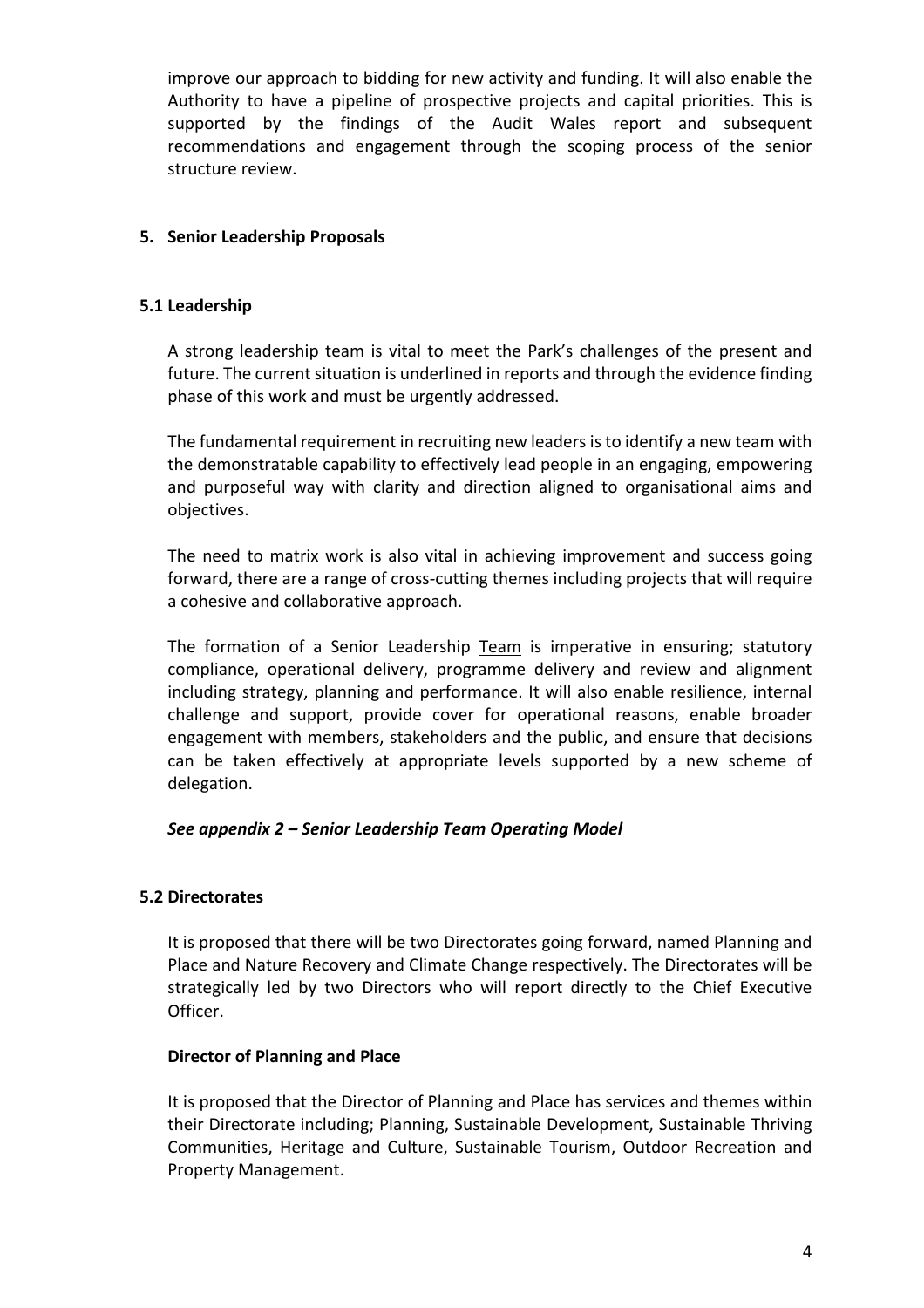One of the key reasons for the groupings within the Directorate is the reflection of the park as a 'Place' including the infrastructure and assets.

Planning and sustainable development naturally work together with strategic direction set for both via the Well-Being of Future Generations Act (2015) and reaffirmed via the latest remit letter. It is also important to reflect on the statutory compliance element of planning and the key role the service will play in the future evolution of the park area.

National Park Authorities are custodians of the historic built and cultural heritage and it is vital to safeguard and manage this inheritance alongside partners where relevant.

The Tourism Strategy highlights our outstanding landscapes as one of our key assets and their special qualities and attraction to visitors whilst recognising our duty of care to ensure the special qualities of the Park are not put at risk as a consequence.

The management and development of our infrastructure is key to supporting and enhancing the parks future aims and strategy, particularly aligned to visitor attraction and compliance with environmental focussed goals. They represent a real opportunity to show our leadership by example.

The role will be a permanent member of the Senior Leadership Team of the National Park.

#### **Director of Nature Recovery and Climate Change**

It is proposed that the Director of Nature Recovery and Climate Change has services and themes within their Directorate including; De-Carbonisation, Biodiversity, Sustainable Agriculture, Maintenance of the Park Landscape, Rights of Way, Education, Visitor Engagement and Warden Services.

The proposed composition of the Directorate links the global challenge of climate change and nature with the key service and support elements that will enable progress towards the strategic objectives. There are key synergies in having effective education aligned to visitor engagement and the overarching theme of nature and climate change, the maintenance of the park landscape including rights of way and the role of warden services are also intrinsic in achieving the overarching objectives.

The proposed Directorate name and subsequent Director role title also indicates clarity and status in respect of the challenge the Authority places on this aligned to global and national objectives. It clearly highlights the Park's commitment and role in assisting in its duty to achieving key objectives such as carbon neutrality by 2030 and by 2050 net emissions target of 95% lower than the baseline set in legislation and the continuation of the work in prioritising designated landscapes improving their connectivity, condition, scale / extent and diversity of ecosystems and maintain and enhance resilient ecological networks.

The role will be a permanent member of the Senior Leadership Team of the National Park.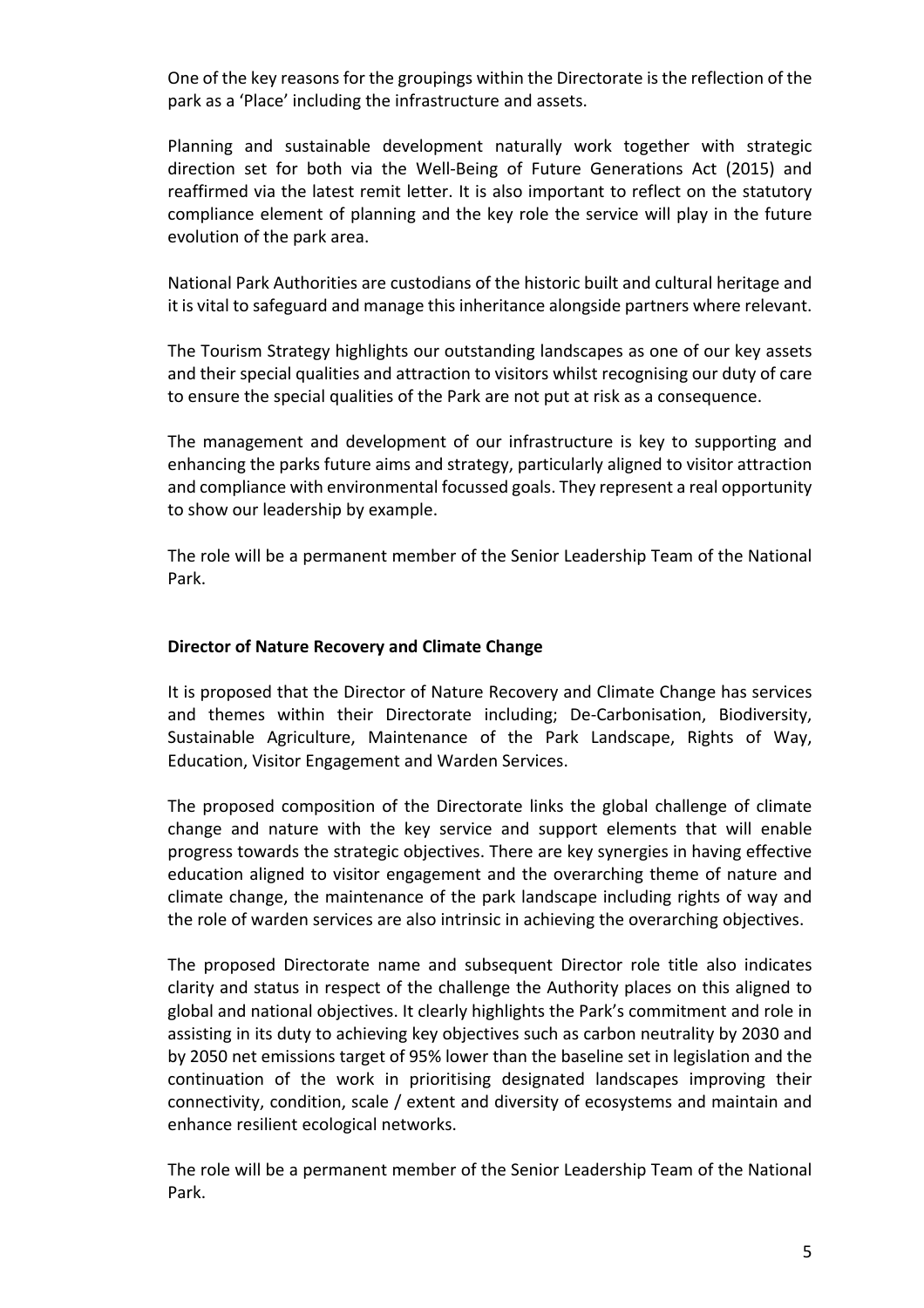#### **Programme Manager**

There is an urgent need to consolidate all project work into one coordinated portfolio of activity that can be managed and monitored for effectiveness, consistency and delivery. This is supported by the findings of the Audit Wales report and subsequent recommendations and engagement through the scoping process of the senior structure review.

It is proposed that a new post of Programme Manager be created to manage, coordinate and support the Authorities programme of work. In addition, the role will be responsible for the corporate support services of Finance, HR and IT and other technology.

The BBNPA Programme Manager will manage, coordinate and control a portfolio of multiple projects from cradle to grave supporting their identification, validation, prioritisation, resourcing, progression, reporting, implementation and benefit realisation aligned to achieving the intended goals and objectives.

The BBNPA Programme Manager will be responsible for the corporate services of Finance, HR and IT and other technology, ensuring a cohesive approach based on the close synergies each of these portfolios have in delivering a multiple project programme of work, in addition to their statutory compliance duties and integral part in supporting all of the operating components of the organisation.

The role will coordinate and assist in developing the necessary partnerships with other organisations, partners and stakeholders in order to achieve optimum programme outcomes.

The role will be a permanent member of the Senior Leadership Team of the National Park.

## **Monitoring Officer**

The Monitoring Officer has the specific duty to ensure that the Council, its Officers, and its Members, maintain the highest standard of conduct in all they do. The role is a statutory function and is not currently permanent in the establishment of the organisation. In the new leadership structure, it is proposed that Democratic Services becomesthe responsibility of the Monitoring Officer and the service isrenamed; Legal and Democratic Services.

The role will be a permanent member of the Senior Leadership Team of the National Park.

## **Communications**

Based on the importance of effective communications and the integral part it plays in the profile and reputation of the Park, the service will be a permanent member of the SLT going forward.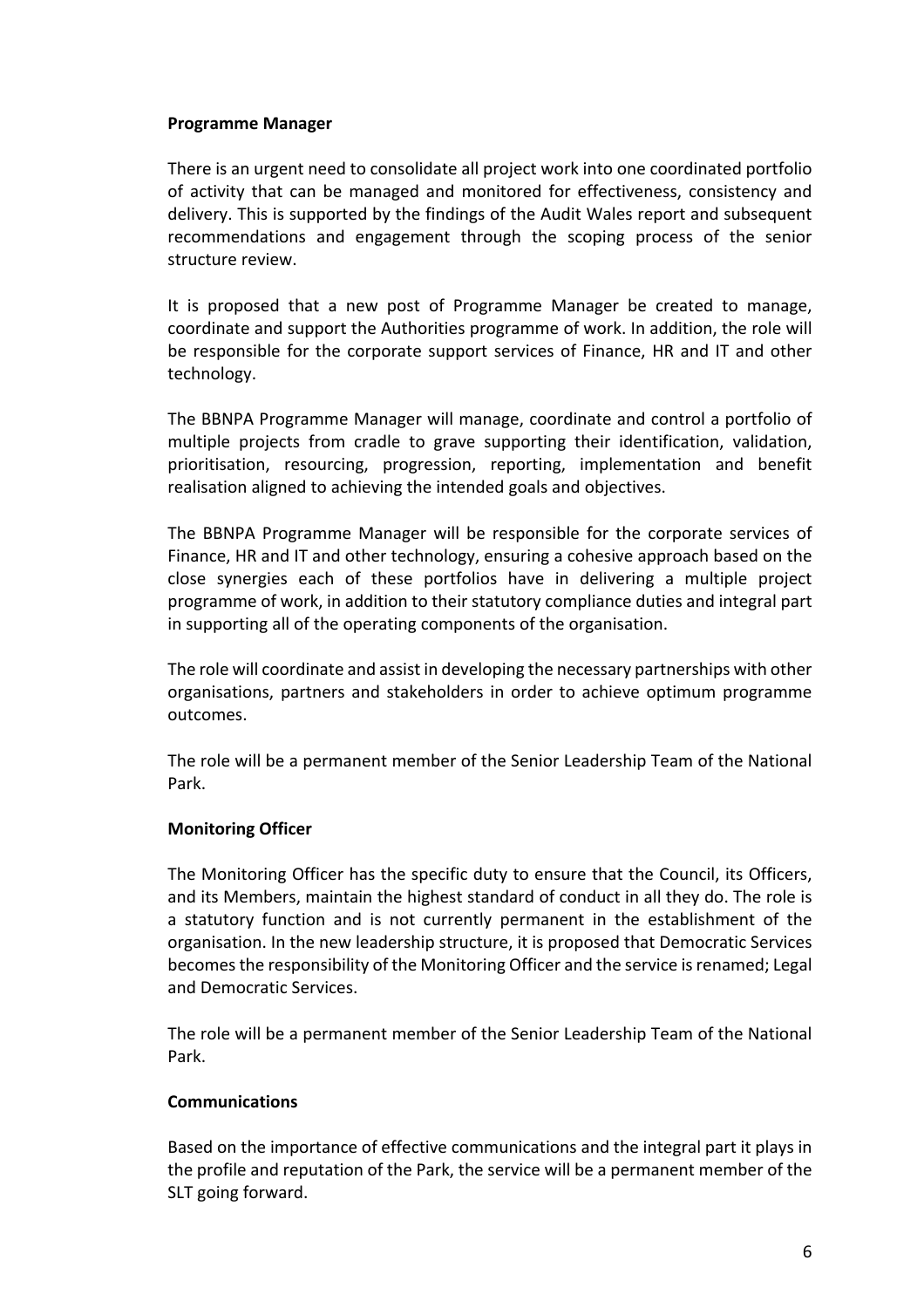## **6. Proposal Feedback**

### **The proposals have been presented to and shared with the following stakeholders;**

- o The current Corporate Governance Team (CGT) who subsequently disseminated to their respective Teams for feedback.
- $\circ$  The Staff Management Forum who subsequently shared and invited feedback from their respective membership.
- o Welsh Government
- o WAO
- o National Resources Wales (NRW)

## **The feedback has been very positive and constructive, headline points are listed as follows;**

- o Overall consensus for the requirement of two Directors and the overdue strategic leadership this will provide.
- o Overall support and recognition of the need for a Programme Manager and the benefits this will provide via an effective programme management framework.
- $\circ$  Understanding of the context, baseline and evidence that has informed the structure particularly the emphasis on the future and the priorities set via the remit letter, programme for government and other strategies and acts.
- $\circ$  Understanding of the rationale for the service / themes in each directorate with the understanding that there is flexibility for this to change and evolve if required in the future. This point highlights the fact that due to the function / service delivery elements of the park there is probably no 'perfect fit' however the proposal aims to follow an initial alignment to strategic priorities, park purpose and global challenges.
- $\circ$  Cross-cutting themes and matrix working have been widely welcomed and recognised holistically as a necessity going forward to achieve effectiveness and success.
- $\circ$  A real consensus to move this proposal forward at pace with the realism that there will still be a period of time where the Authority remains in a challenging situation, mainly due to recruitment timescales.
- o To focus on the Governance framework as the next priority following the Senior Leadership review.
- o To consider the Section 151 Officer being a member of the SLT.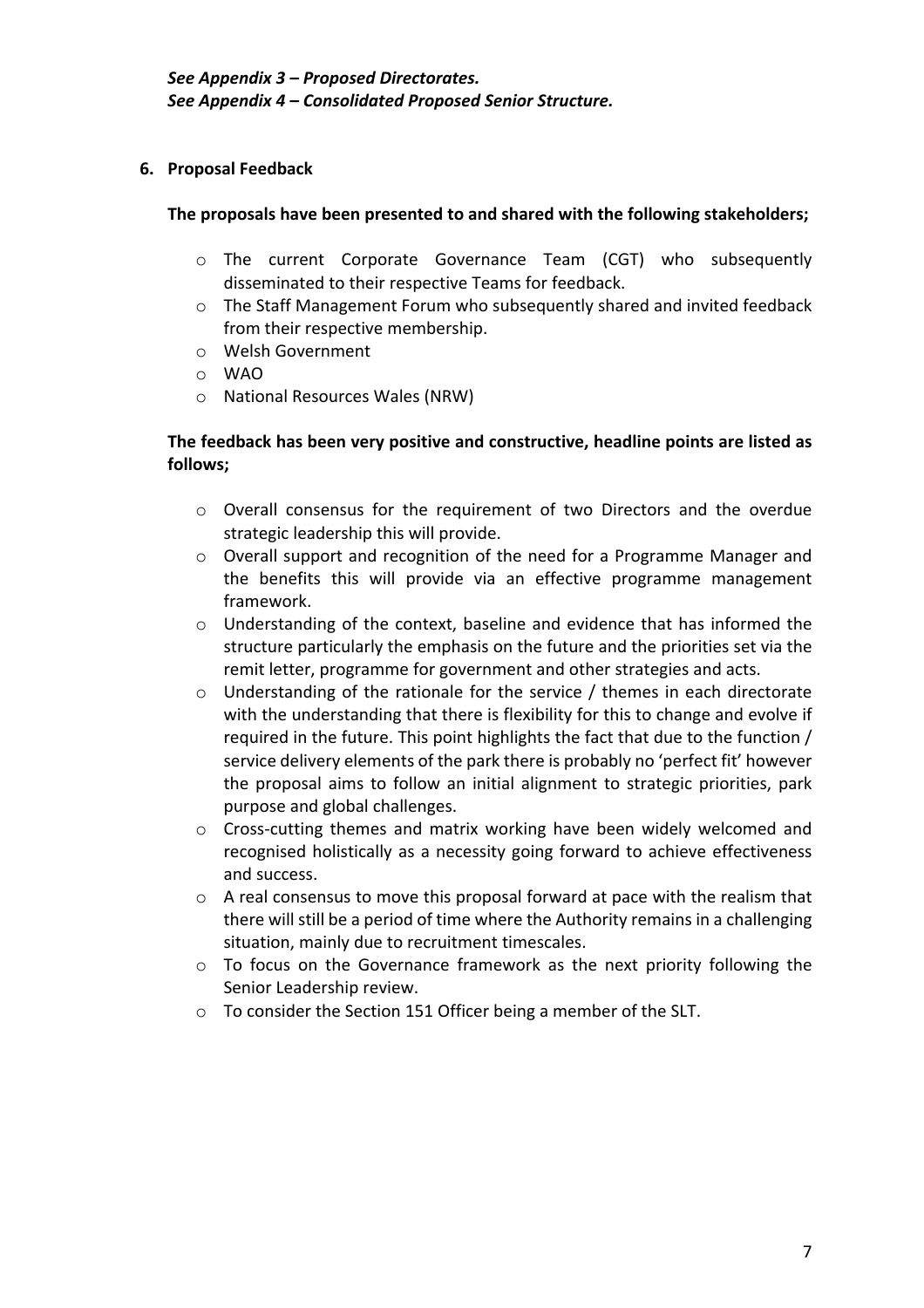## **7. Budget**

The posts are subject to evaluation. The indicative salary range however has been provided and costs of the three proposed new posts are based on the maximum of scale range with 32% on-costs applied. This is compared to the existing unallocated salary budget 'for the current financial year. This full amount would not be required for 2021/22 as we are already over halfway through the year.

For reference the unallocated salary budget forecast for future years is £159k for 2022/23 and £202k for 2023/24.

| <b>Proposed New Posts</b>     | <b>Indicative</b><br>Pay<br>Range | <b>Total inclusive</b><br>of on-costs<br>@32% | <b>Unallocated Salary</b><br><b>Budget</b> |
|-------------------------------|-----------------------------------|-----------------------------------------------|--------------------------------------------|
|                               |                                   |                                               |                                            |
| Director of Planning & Place  | £55-65k                           | £85,800.00                                    |                                            |
|                               |                                   |                                               |                                            |
| Director of Nature Recovery & |                                   |                                               |                                            |
| Climate Change                | £55-65k                           | £85,800.00                                    |                                            |
|                               |                                   |                                               |                                            |
| Programme Manager             | £50-60k                           | £79,200.00                                    |                                            |
|                               |                                   |                                               |                                            |
|                               |                                   |                                               |                                            |
|                               |                                   |                                               |                                            |
| Total                         |                                   | £250,800.00                                   | £246,000.00                                |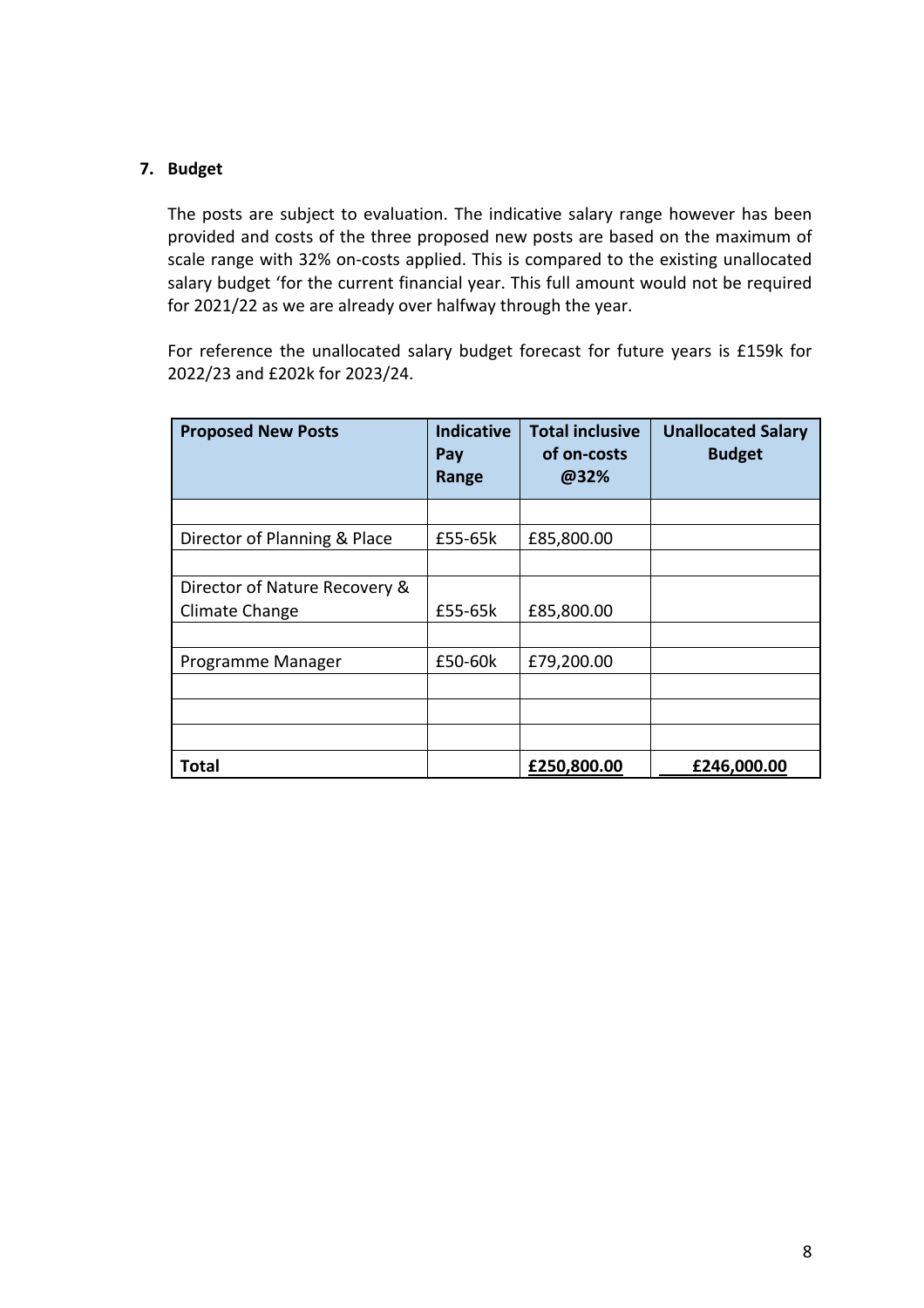| Recommendation                                                                                         | <b>Reason for Recommendation</b>                                                                                                                                                                                                                                                                                                                                                                                                                                                                                                                                                                                                                                                                                                                                                                                                                                                                                                                                                                                                                                                                                                                                                                                                                                    |
|--------------------------------------------------------------------------------------------------------|---------------------------------------------------------------------------------------------------------------------------------------------------------------------------------------------------------------------------------------------------------------------------------------------------------------------------------------------------------------------------------------------------------------------------------------------------------------------------------------------------------------------------------------------------------------------------------------------------------------------------------------------------------------------------------------------------------------------------------------------------------------------------------------------------------------------------------------------------------------------------------------------------------------------------------------------------------------------------------------------------------------------------------------------------------------------------------------------------------------------------------------------------------------------------------------------------------------------------------------------------------------------|
| Approval for new post of;<br><b>Director of Planning &amp;</b><br><b>Place</b>                         | > To provide strategic leadership, organisational effectiveness, direction and objective delivery.<br>> To adequately resource the leadership capacity of the organisation in order to appropriately share the strategic workload, thinking, planning,<br>clarity, direction and objective delivery; including SLT membership.<br>> To assist with improving; morale, empowering people, organisational and personal development and performance.<br>> To mitigate risk and potential service, project and strategic objective delivery failure.                                                                                                                                                                                                                                                                                                                                                                                                                                                                                                                                                                                                                                                                                                                    |
| Approval for new post of;<br><b>Director of Nature</b><br><b>Recovery &amp; Climate</b><br>Change      | $\triangleright$ To provide strategic leadership, organisational effectiveness, direction and objective delivery.<br>> To adequately resource the leadership capacity of the organisation in order to appropriately share the strategic workload, thinking, planning,<br>clarity, direction and objective delivery; including SLT membership.<br>> To assist with improving; morale, empowering people, organisational and personal development and performance.<br>> To mitigate risk and potential service, project and strategic objective delivery failure.                                                                                                                                                                                                                                                                                                                                                                                                                                                                                                                                                                                                                                                                                                     |
| Approval for the new post of;<br><b>Programme Manager</b>                                              | > To provide management, coordination and control to the programme of multiple projects, supporting their identification, validation,<br>prioritisation, resourcing, progression, reporting, implementation and benefit realisation aligned to achieving the intended goals and<br>objectives.<br>> To implement a programme management framework that ensures; performance measures aligned to strategic and project objectives with<br>measures that focus on outcomes; project management methodology and programme office discipline and structure that therefore generates<br>consistency and effectiveness.<br>$\triangleright$ To help generate and facilitate matrix working across the programmes multiple projects that is enhanced by the proposed membership of the<br>SLT and the strategic links and collaboration this will foster.<br>$\triangleright$ To assist with corporate support alignment to the programme brief via direct line management and support.<br>> To mitigate risk in respect of overall programme delivery via robust, validation, challenge and strategic alignment at project conception stage.<br>> To mitigate existing risk in project non-delivery, subsequent benefit realisation and under spend of allocated funding. |
| To make the Post of Legal<br>& Democratic Services<br>including Monitoring<br><b>Officer Permanent</b> | $\triangleright$ The post of Monitoring Officer is a statutory requirement of the Authority.<br>> To provide stability and leadership in respect of the operation of the constitution, Democratic Services and overall Governance.<br>> To mitigate risk in respect of employee turnover due to the 'temporary' status of the role.<br>> To mitigate risk in potentially not being able to recruit to or attract to a 'Statutory' role due to its temporary status.                                                                                                                                                                                                                                                                                                                                                                                                                                                                                                                                                                                                                                                                                                                                                                                                 |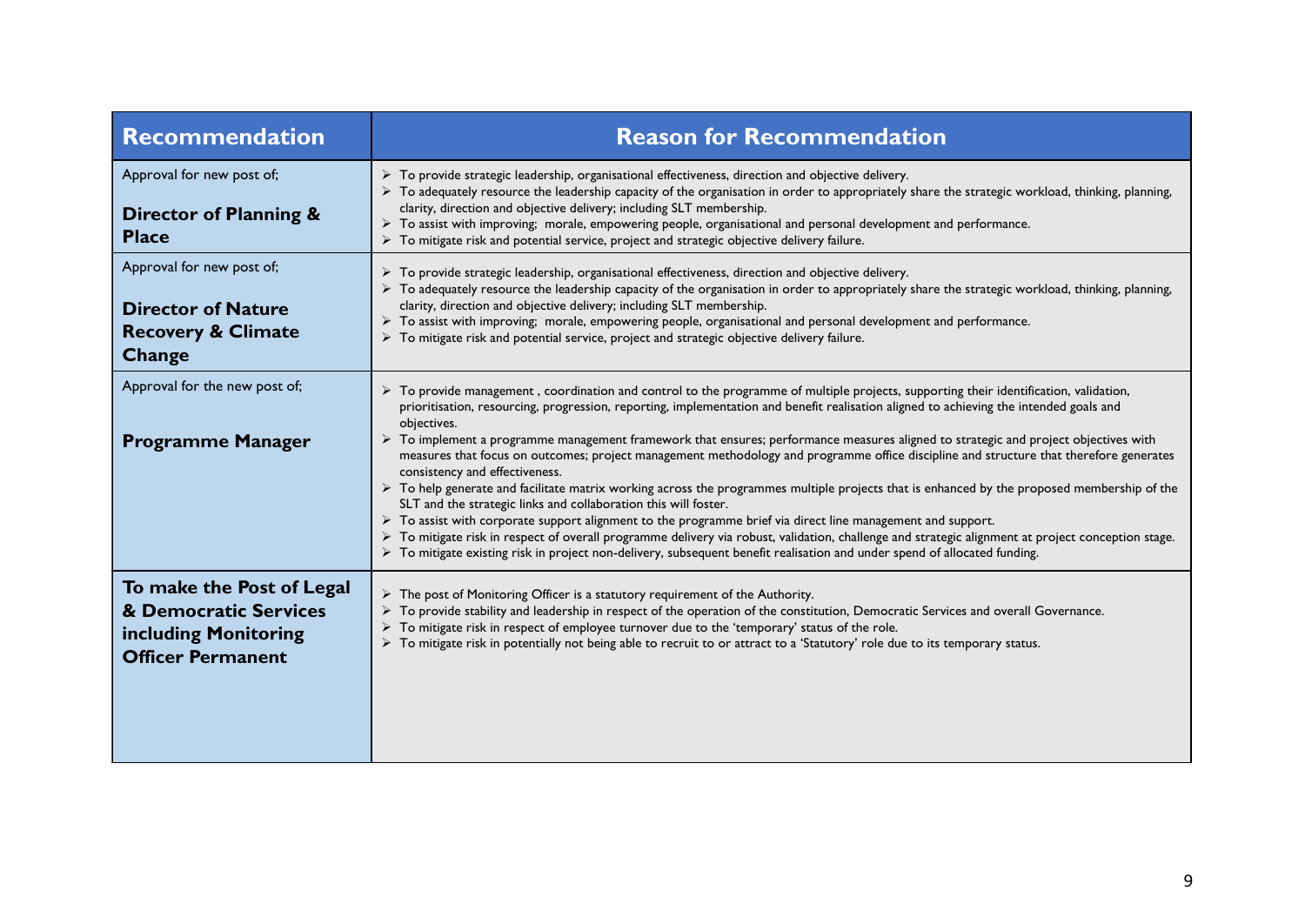#### **8. Conclusion**

Putting in place this proposed Senior Structure is a key step on the improvement journey the Brecon Beacons National Park Authority must take. The proposed senior leadership requirements will provide clarity, direction, priority and structure aligned to forward work programme objectives.

There is a lot to do to ensure that the Authority is on the right track, and that we will have the influence and impact that is expected of us, and for which we have the ambition.

The implementation of this strategic leadership model will provide a solid foundation and be the catalyst for further improvement across fundamental areas including; improved governance, effective programme and performance and risk management framework; matrix / cross functional working; processes and systems review, all of which will cumulatively lead to a high performing, successful organisation with a workforce that is supported, developed, empowered and fulfilled and which is delivering for the citizens we serve.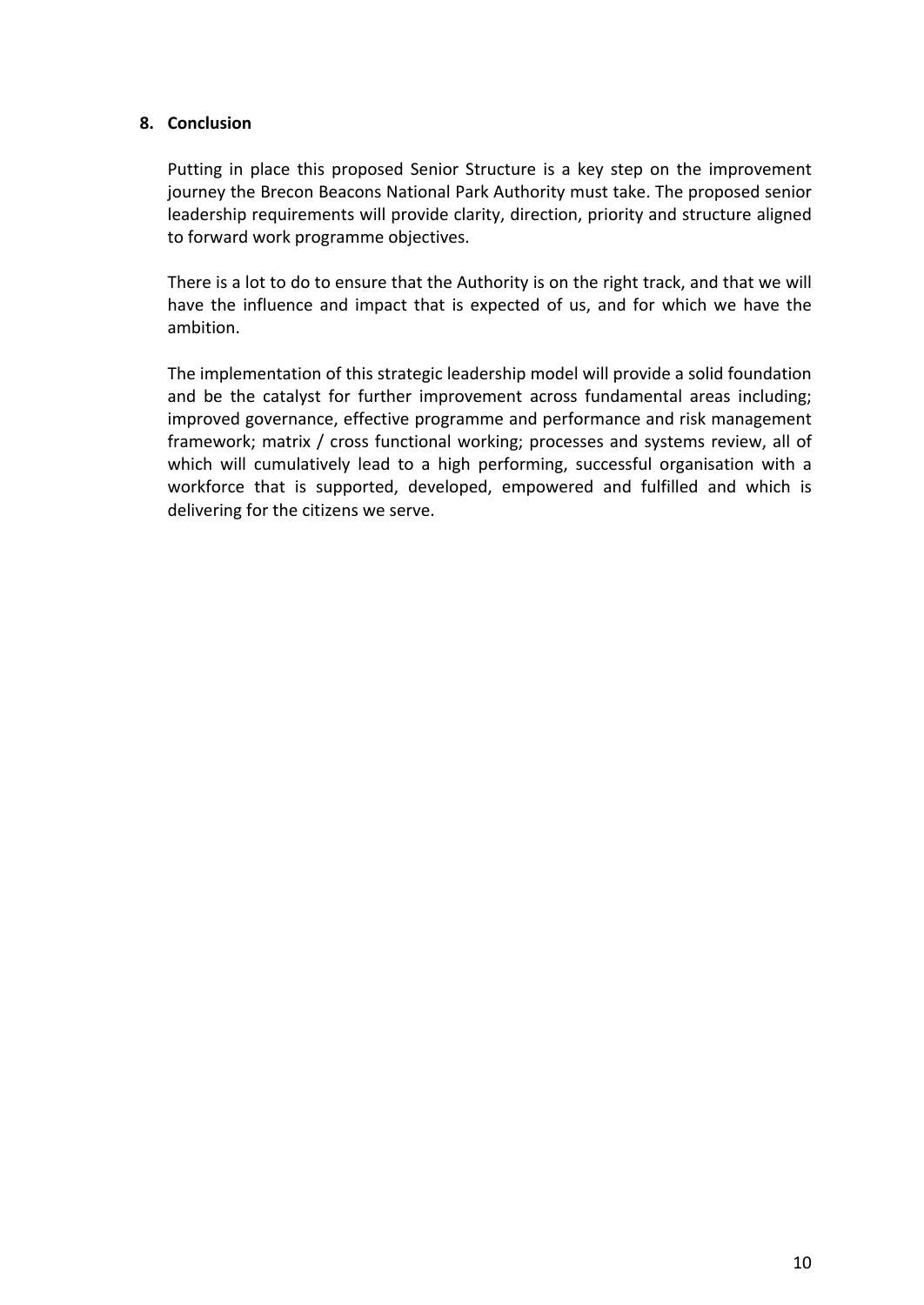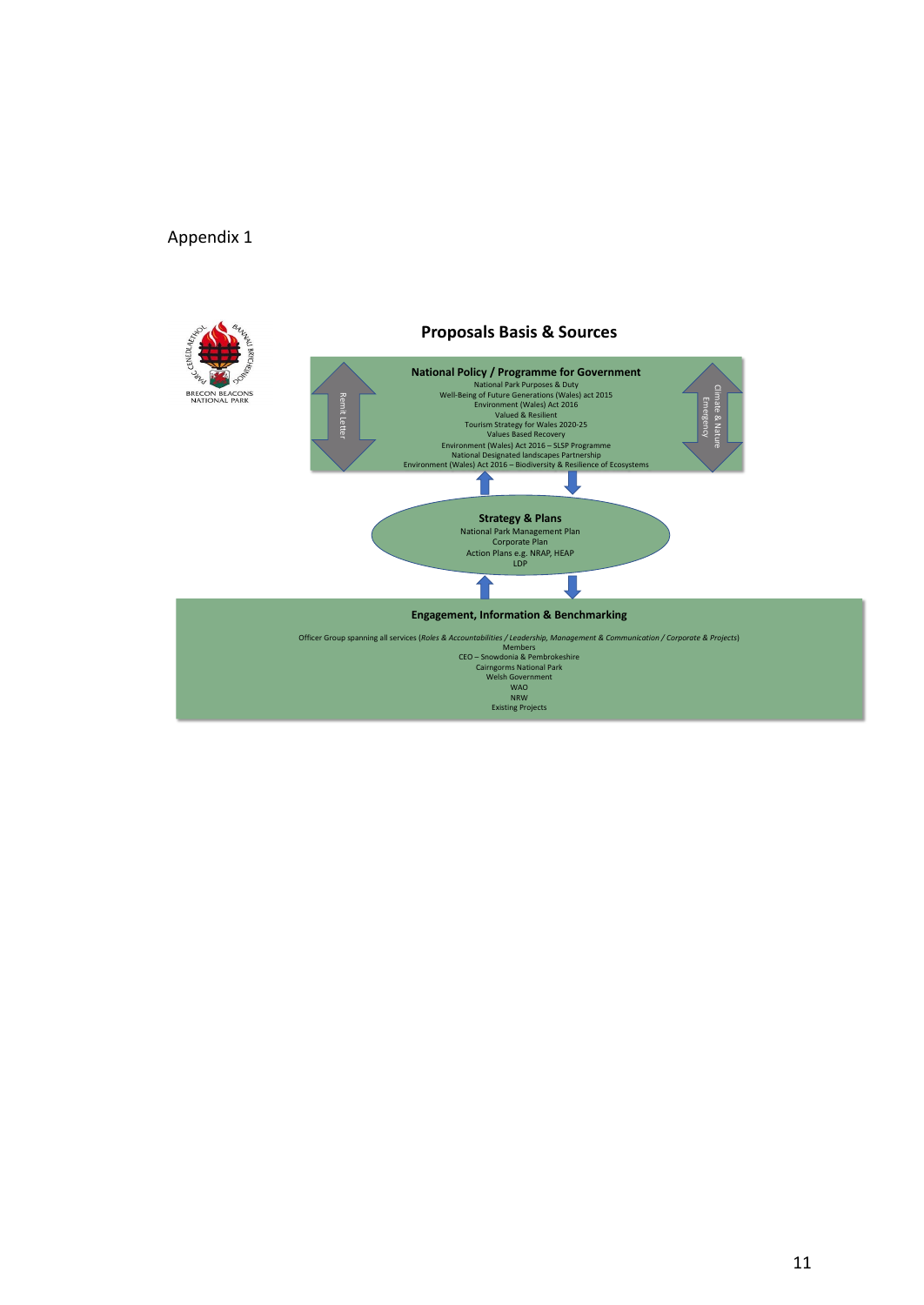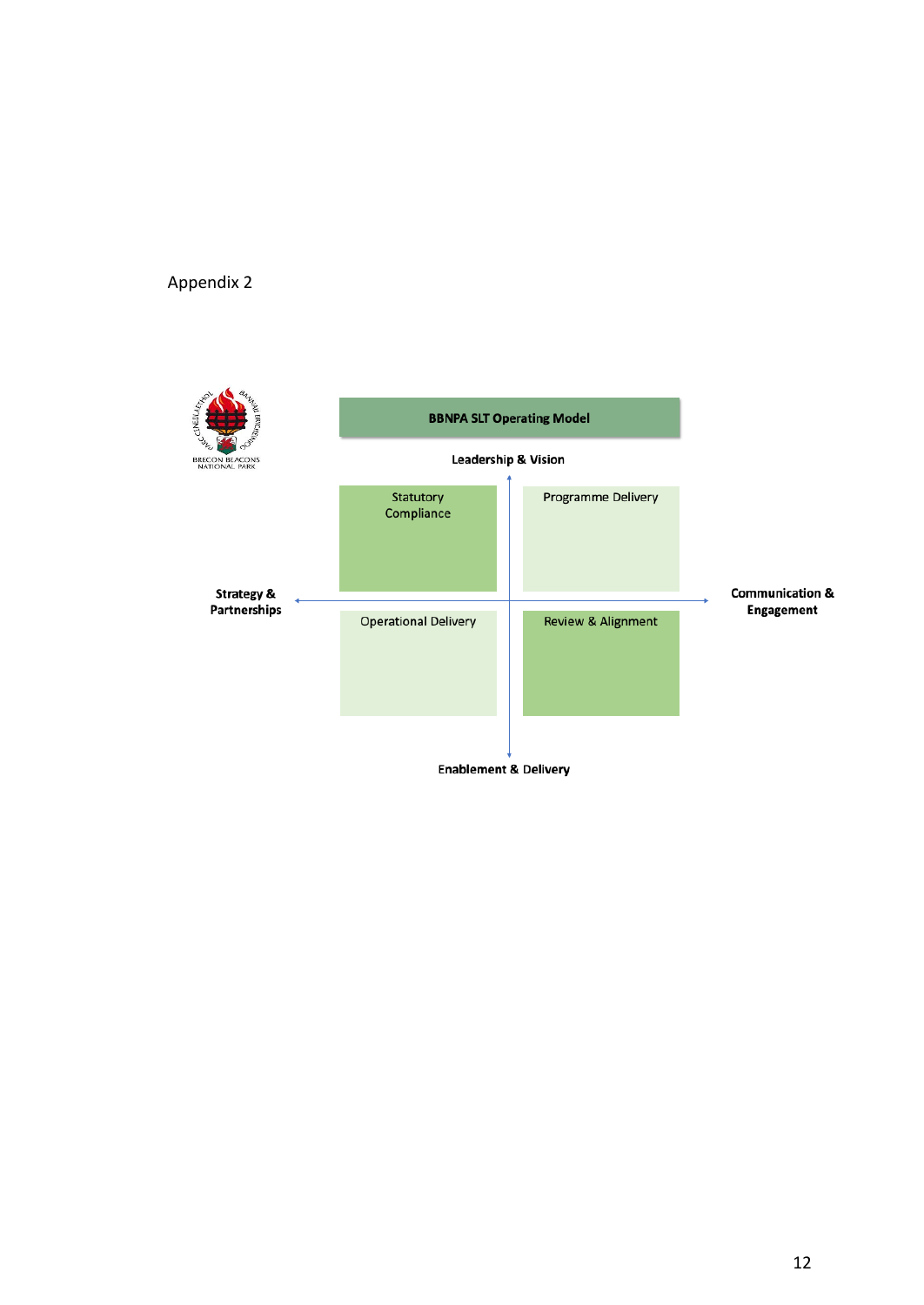